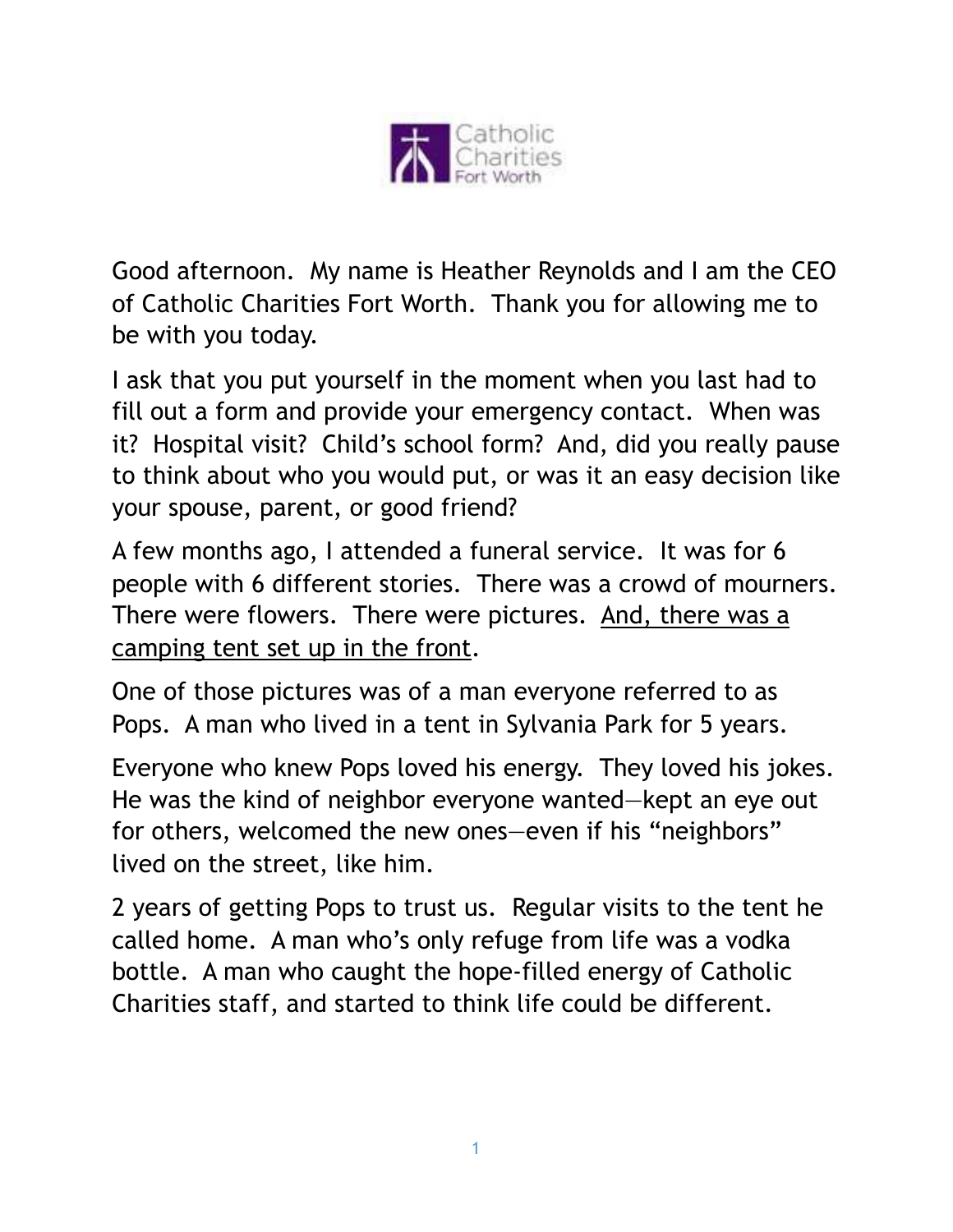We moved him into an apartment. We took him to treatment. We supported him in the coming months. But, this story didn't end well.

Pops? Well, one day Pops was found by apartment maintenance, dead in his home. And, who was called? His emergency contact. His Catholic Charities case manager.

There is something deeply sad that our case manager was his emergency contact. And, there is a lot to be said about how CCFW serves people by who Pops scribbled down on his housing application when he made his emergency contact decision.

We sat at our funeral service for 6 of our homeless clients who died this year—some had died violent deaths. One woman, well, her body just gave out from living a hard life on the streets. One died at home, in his camp near our Downtown Fort Worth. Two were found by our staff. None were mourned, none celebrated, until our team pulled together a funeral to honor the lives of these 6 individuals. The simplest of services—a vase of 6 roses, a camping tent to symbolize these clients, and a crowd full of Catholic Charities staff who sat in solidarity, crying softly, and holding steadfast to the belief that these lives deserved not to be forgotten.

How do we serve at Catholic Charities? With undeniable compassion. Whether it achieves the level of success we wish it would or not.

And, why do we serve? It is our moral obligation. We are Catholic. And while people who know the Catholic Church understand clearly that we are a pro-life church, it is so much more than just an anti-abortion church. It is a church that believes in the dignity of every person we encounter and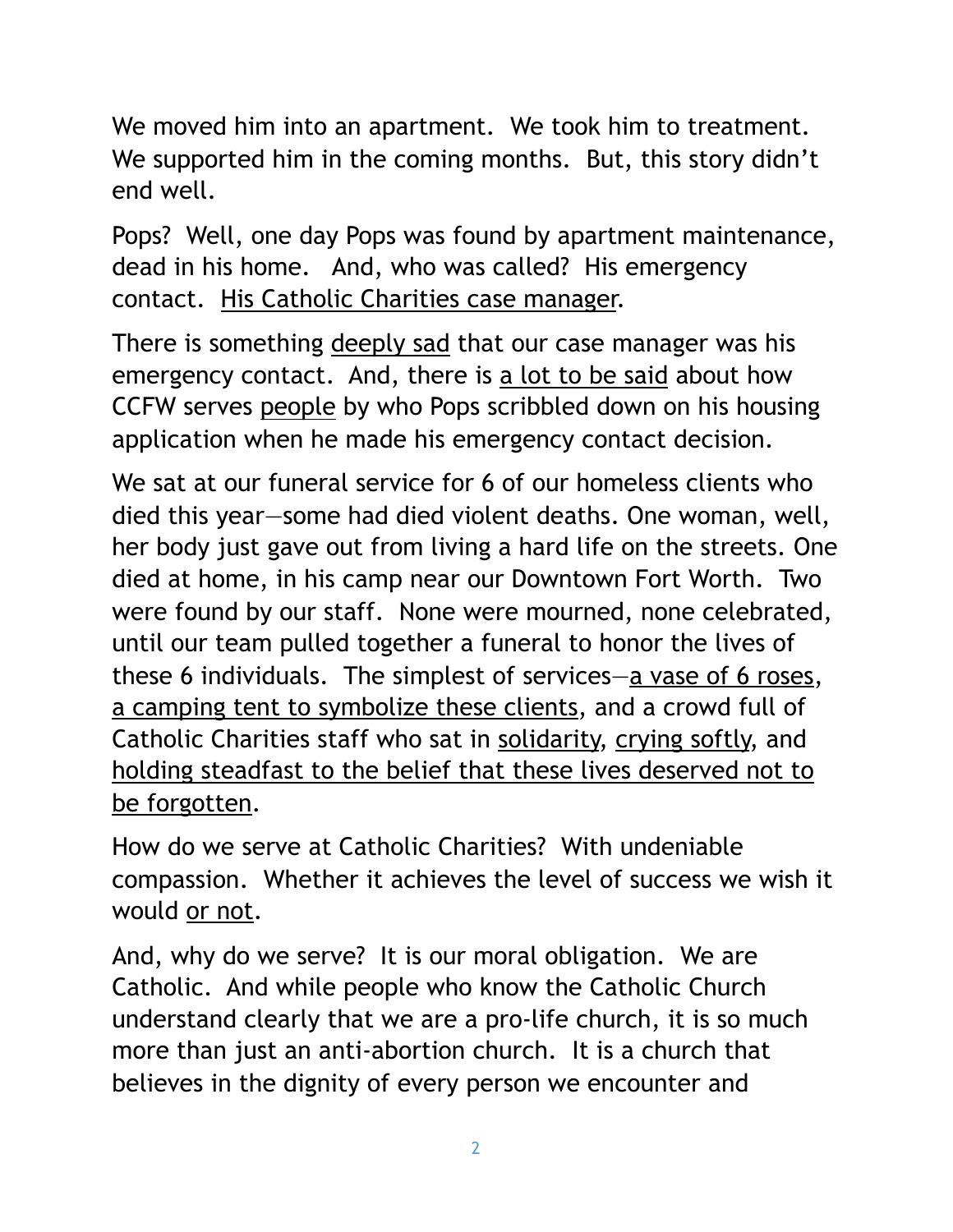supports life throughout its many stages. We believe that people deserve more than getting lost in a broken system. One where they make too much to qualify for any sort of help. One that only puts a band-aid on their problems, then criticizes them for coming back through the doors. We believe in the common good--that our community will only be as great as the weakest member. We believe in utterly destroying poverty. We believe that poverty is the enemy—it destroys dignity, destroys families, and destroys life. It is our job to fight back. We want poverty to end. And, we hold tightly to the belief that it can.

With the Porter family, it did. Mr. Porter had worked in the oil industry and was laid off 6 months before finding us. The family was days away from being evicted. Just days away from joining Pops on the streets. We started our hope-serving ways with assistance. And continued with intensive coaching to help him find a well-paying job, develop a budget, reduce their debt, and develop a plan to save once employed. After a few months of help, the family succeeded. The Porters arrived for their financial coaching appointment one day with the good news that Mr. Porter had been offered a job. Our staff crowded around them in the lobby to congratulate them. With shining eyes, Mrs. Porter, one-by-one, enveloped each of our staff in a giant warm hug, whispering her thanks – that they helped, and that they cared.

Mr. Porter's work with us resulted in a job paying \$47,000 a year. The Porter family is saving. They are secure. They are continuing their work with us until they cross the finish line of being able to withstand any setbacks that may come their way.

How do we serve? With undeniable compassion. Why do we serve? Because we believe in eradicating poverty. And the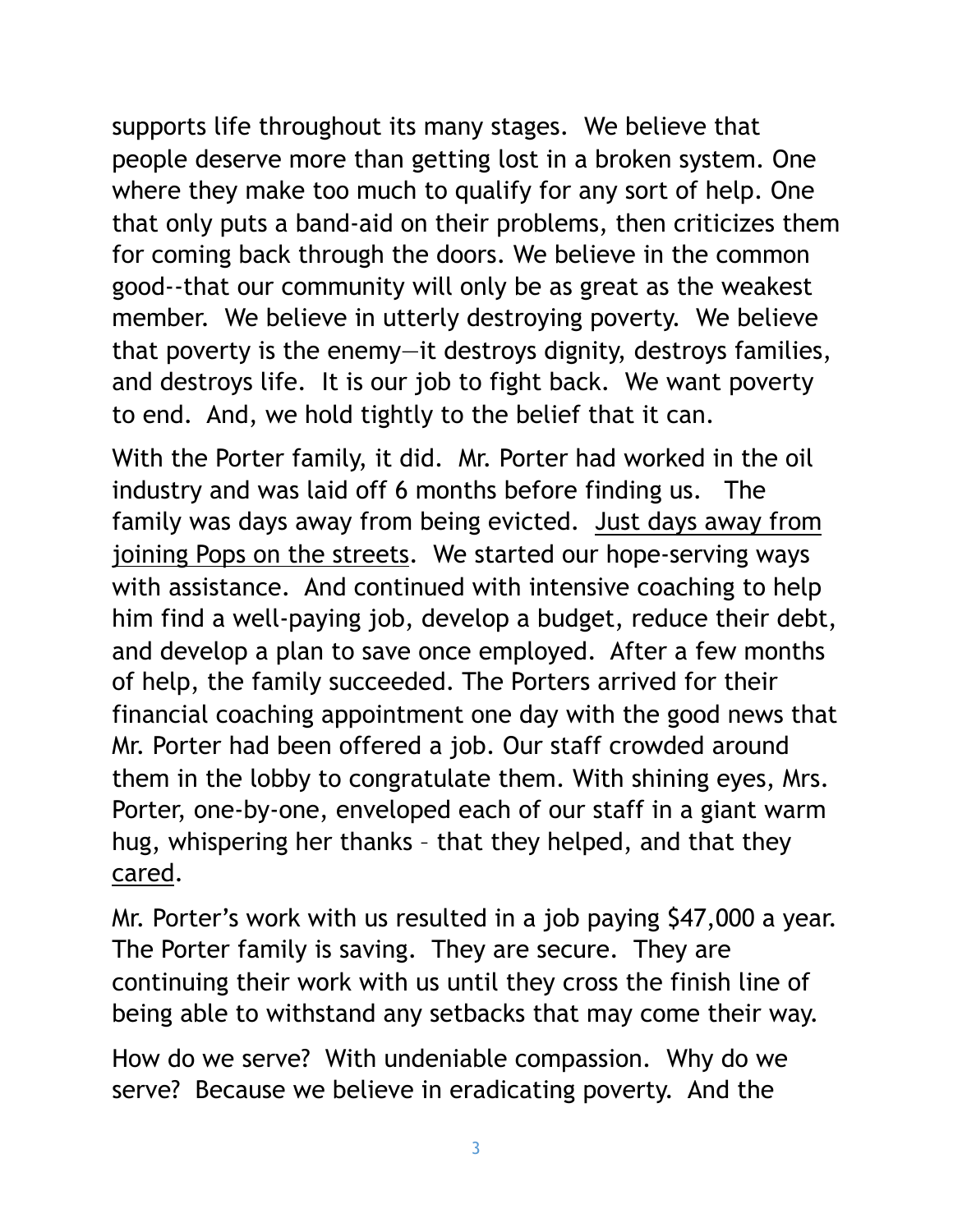Porter family is proof among thousands of other similar stories that we can, and we do.

Who do we serve? People. People who are no different than you and I. People who want to go home tonight and have a roof over their heads, people who want to work hard and earn a living for their family, people who want the same things for their children as you and I. The veteran. The homeless. The broken family. The working poor. The child who is with us as a result of a war-torn world. The Catholic Charities story is the story of the 100,000 faces we help every year.

But, what do we do? Simply put--We say yes. And here is how.

A client walks in our doors—or we find them some other way and we first ensure their encounter with us is one of hope and compassion. That builds trust. It sets us apart. We then assist. With whatever they need be it a car repair, housing help, or utility payments. Not to band-aid an issue, but if you are bleeding, you first need a band-aid. And then, we pull and yank with all of our might to move people into case management where we can serve them comprehensively to put them on a path out of poverty.

To us, out of poverty is much different from how it is typically defined, and this is important. Because the federal poverty line is such an outdated measure, leaving many families in the gap between welfare and self-sufficiency, we came up with our own definition. We consider a family to be out of poverty when they have achieved four things. **One** – when they are living independently of government assistance. **Two** – when they are earning a **living wage**, one which is sufficient to meet their basic needs, based on their family make-up and geographic area. **Three** – when they have three months' worth of savings in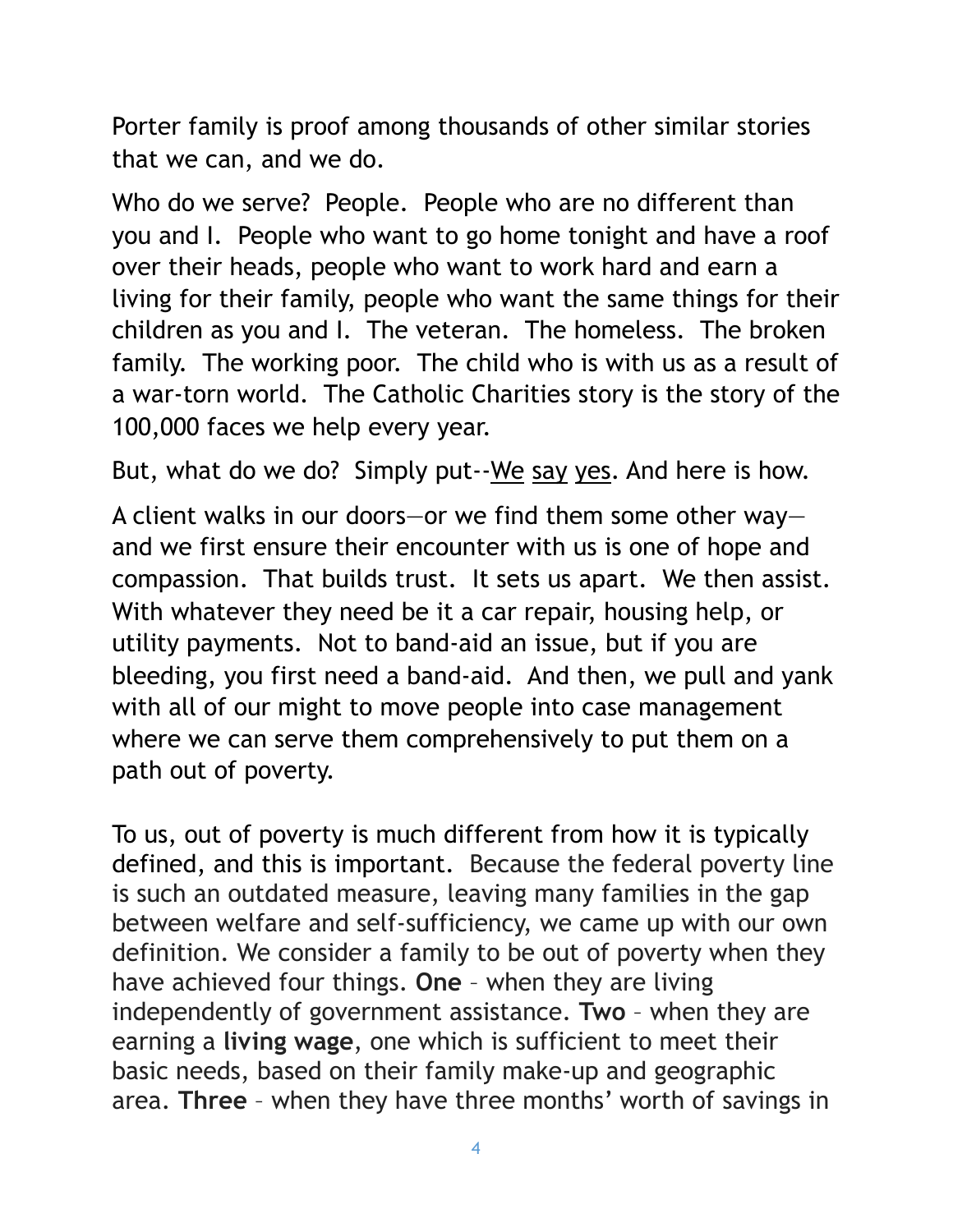the bank. And **four** – when they've eliminated all inappropriate debt.

Let me share two recent illustrations of programs we are running aimed at getting folks back into the workforce and out of poverty.

We currently are underway with two important research studies. For both of these projects we are partnering with the University of Notre Dame's Lab for Economic Opportunities to study the data. Through rigorous impact evaluations, this lab aims to identify the innovative, effective, and scalable programs that help people move out of poverty.

One of our pilots being evaluated, Stay the Course, was born out of the reality that only about 10% of people who enter community college in our nation ever graduate. With education directly correlating with good employment at a living wage, we've got to figure out why so many students don't make it to the finish line.

We have studied our local market and understand where our economy is growing and where labor is needed. We understand what training that folks need to get into the labor market. And, we overlay what jobs will actually pay a living wage when folks cross the finish line of having that certain skill be it nursing, aviation mechanics, or accounting.

Then, we enroll people in community college. We career coach them but also do whatever it takes to get them to finish their certificate or degreed program. Our case managers act as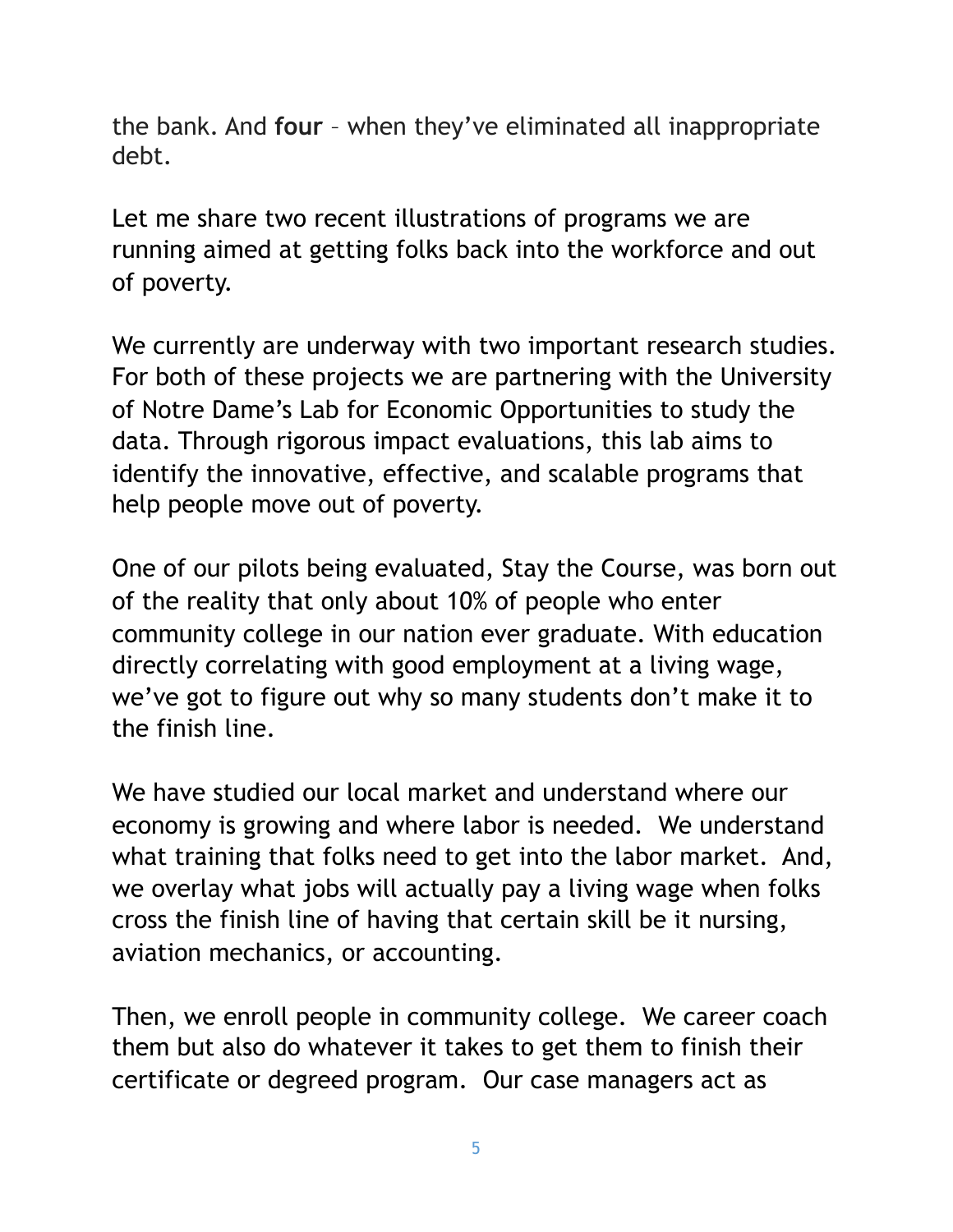coaches, mentors, accountability partners, and cheerleaders, all in one.

In the pilot's year one results, students receiving services from Catholic Charities averaged over five more credit hours than the treatment group. But what is most impressive is that 30% more students persisted in their education when a part of Catholic Charities services. Case management was the difference.

Our second project is our Padua Poverty Pilot, which we launched this past April, and we plan to serve 200 families over the course of the next few years.

Padua is comprised of two distinctive elements that – together – will get our families, their children, and their children's children out of poverty: **12 asset areas** that we believe are essential for every person to succeed and super-charged case managers.

First, the 12 assets. We developed these because we know it's important to serve people holistically. Yes, poverty and money are inextricably linked, and it's important for the people we serve to reach financial stability and self-sufficiency. But they don't get there overnight, and there are a whole lot of factors that play into their ability to have enough money to meet their needs. That's why we work with each family to determine their strengths – which they can build upon and leverage in order to do the work necessary to develop in the asset areas they are struggling with, and ultimately move closer and closer to out of poverty.

Working with each family across the spectrum of all 12 assets is the key to ensuring **we are not just treating one or two symptoms of poverty – squashing one only to have another**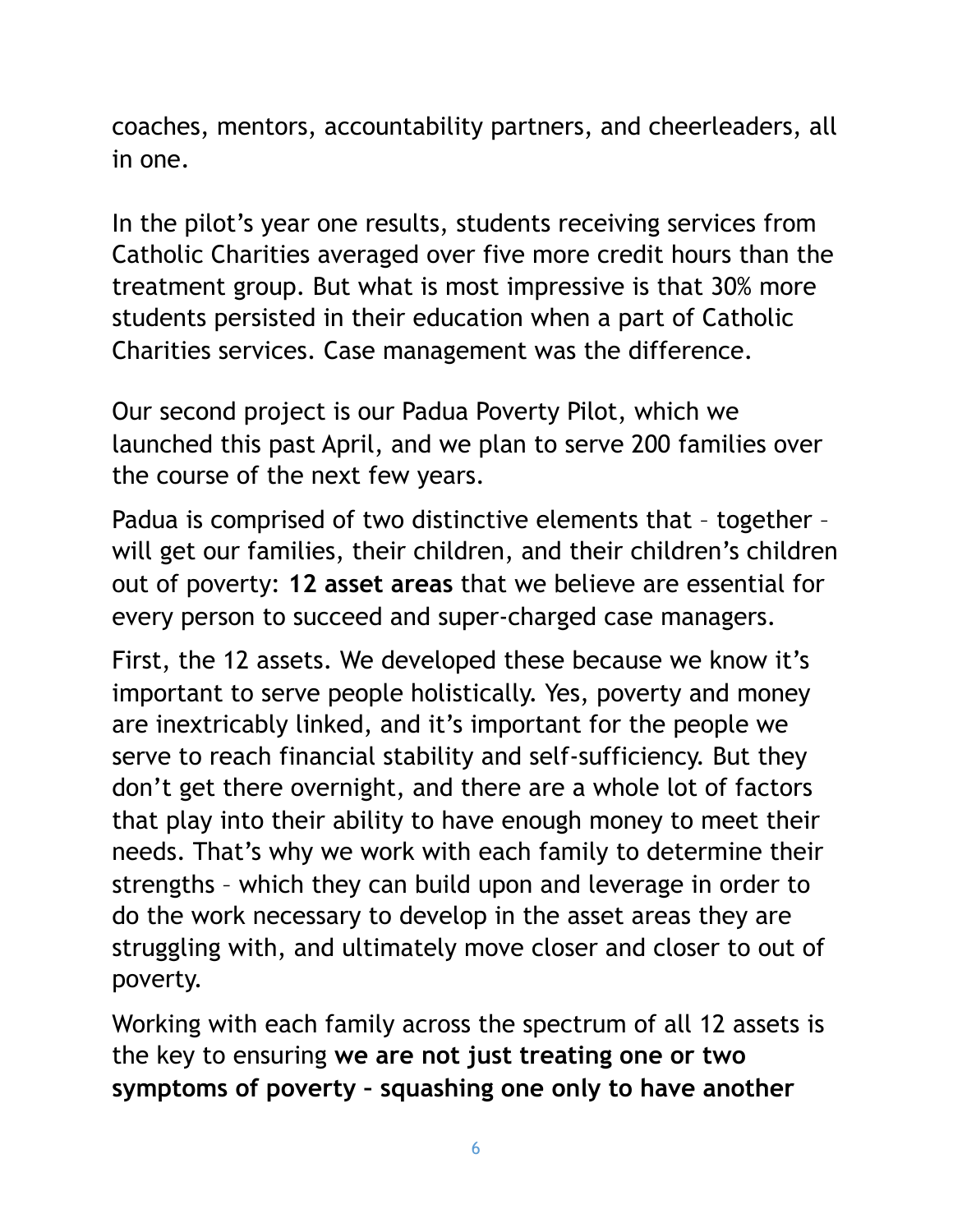**pop up - but are actually getting to the root causes.** This approach also empowers families **by identifying and celebrating their strengths** – a strong support system, good computer skills, the ability to ask for and receive help, church involvement that will fuel their success and growth. Our belief is that if we build these assets with families, they will grow to meet our "out of poverty" definition. Our research will tell us if this is correct.

The second major aspect of Padua is our **super-charged case managers**. They guide and support the families they work with, to help them manage their own situations. They work alongside our families, help them tailor their service plans, and basically do whatever it takes to move our families out of poverty for the rest of their lives – even if this process takes several years. We know that this intensive, holistic service gets lasting results, not only for our neighbors today, but for generations to come. Padua gives us the answers to make a stronger investment in those in poverty, and in the well-being of our country as a whole.

What do we do? We say yes. And we say yes to test what we are doing in order to ensure we are providing services that actually give families a way out. To families like the Porters and to people like Pops. In truth--some we catch early, some we catch too late. But we are there, to catch them and walk with them on their journey OUT OF POVERTY.

So, before I close, I want to take you back to that funeral service. I take you back to the thoughts rolling in my head at that moment of the "what could have beens" and "what should have beens." I take you to my staff with shaky voices, bowed heads, and tear stained faces. And, with all that top of my mind and all over my heart, I ask you this $-\frac{PUSH}{V}$ . US.